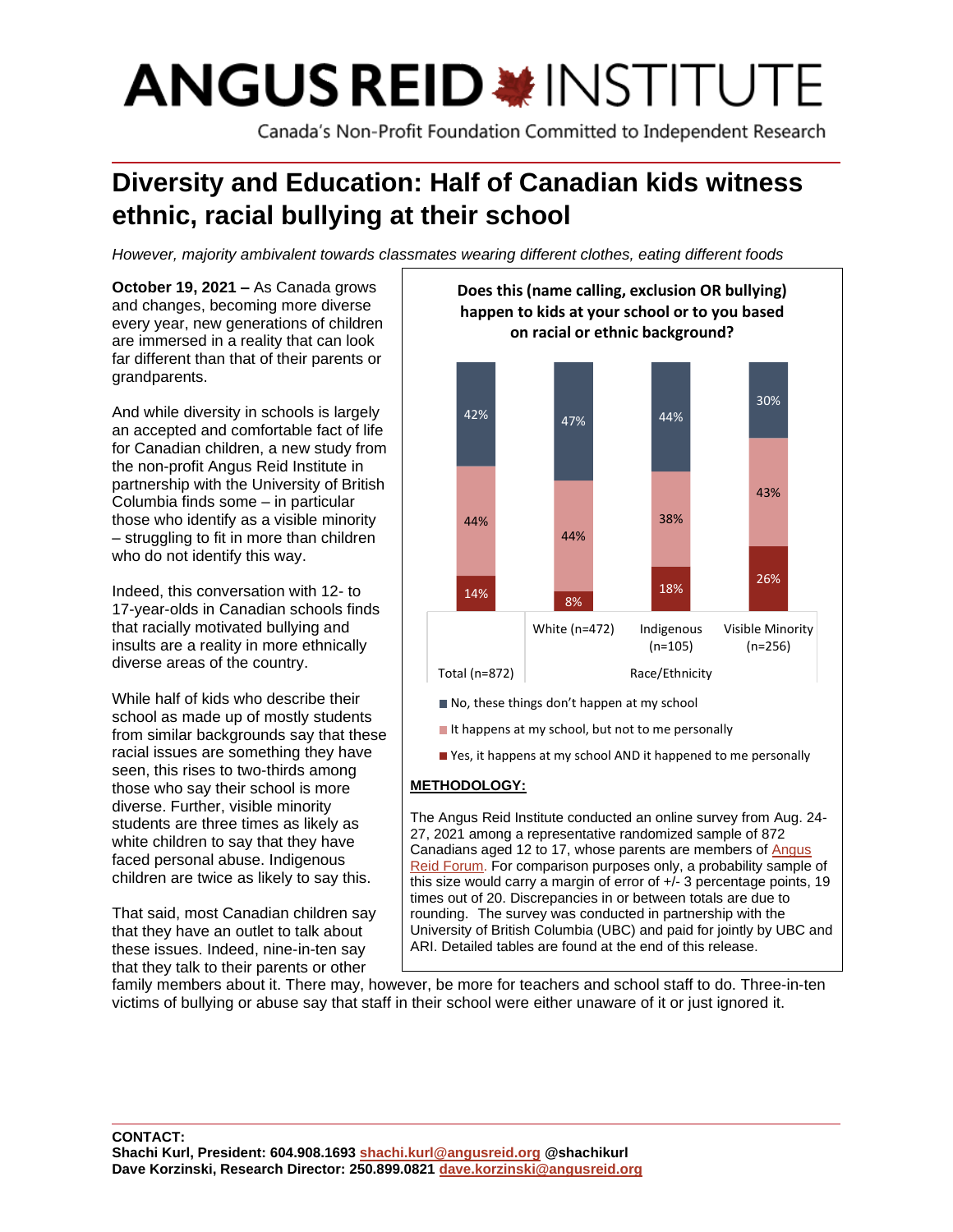

#### **More Key Findings:**

- Children in more diverse schools are significantly more likely to say that they have learned about racism in Canada's history, Indigenous treaties, residential schools, and multiculturalism, than those who say their student body is made up of kids from mostly the same background.
- Most Canadians kids are comfortable with their peers wearing different clothes, celebrating different holidays and speaking different languages than they do. Approximately two-thirds say it's not a big deal, while one-in-ten say they enjoy it.
- Among those who say that they have been the target of ill treatment, 43 per cent say it is something that they carry with them after it happens. More than half (57%) say it doesn't bother them, or that they're able to move past it.
- Older kids, between the ages of 15 and 17, are more likely than 12- to 14-year-olds to say they talk about racism with their friends – 73 per cent to 56 per cent respectively

#### *About ARI*

*The Angus Reid Institute (ARI) was founded in October 2014 by pollster and sociologist, Dr. Angus Reid. ARI is a national, not-for-profit, non-partisan public opinion research foundation established to advance education by commissioning, conducting and disseminating to the public accessible and impartial statistical data, research and policy analysis on economics, political science, philanthropy, public administration, domestic and international affairs and other socio-economic issues of importance to Canada and its world.*

#### **INDEX**

**Introduction: Who was surveyed?**

**Part One: Youth experiences with racism**

- **Children who identify as visible minorities more likely to experience racism at school**
- **Two-in-five who face racism say they carry the feeling with them**
- **One-quarter of kids say teachers ignore racist behaviour or are not aware of it**

**Part Two: Differences a part of life, don't bother most**

• **Nine-in-ten say they talk to parents and family about racism**

**Part Three: What kids learn at school about racism in Canada**

- **Regional differences**
- **Students from diverse schools report better knowledge of Canada's history with racism**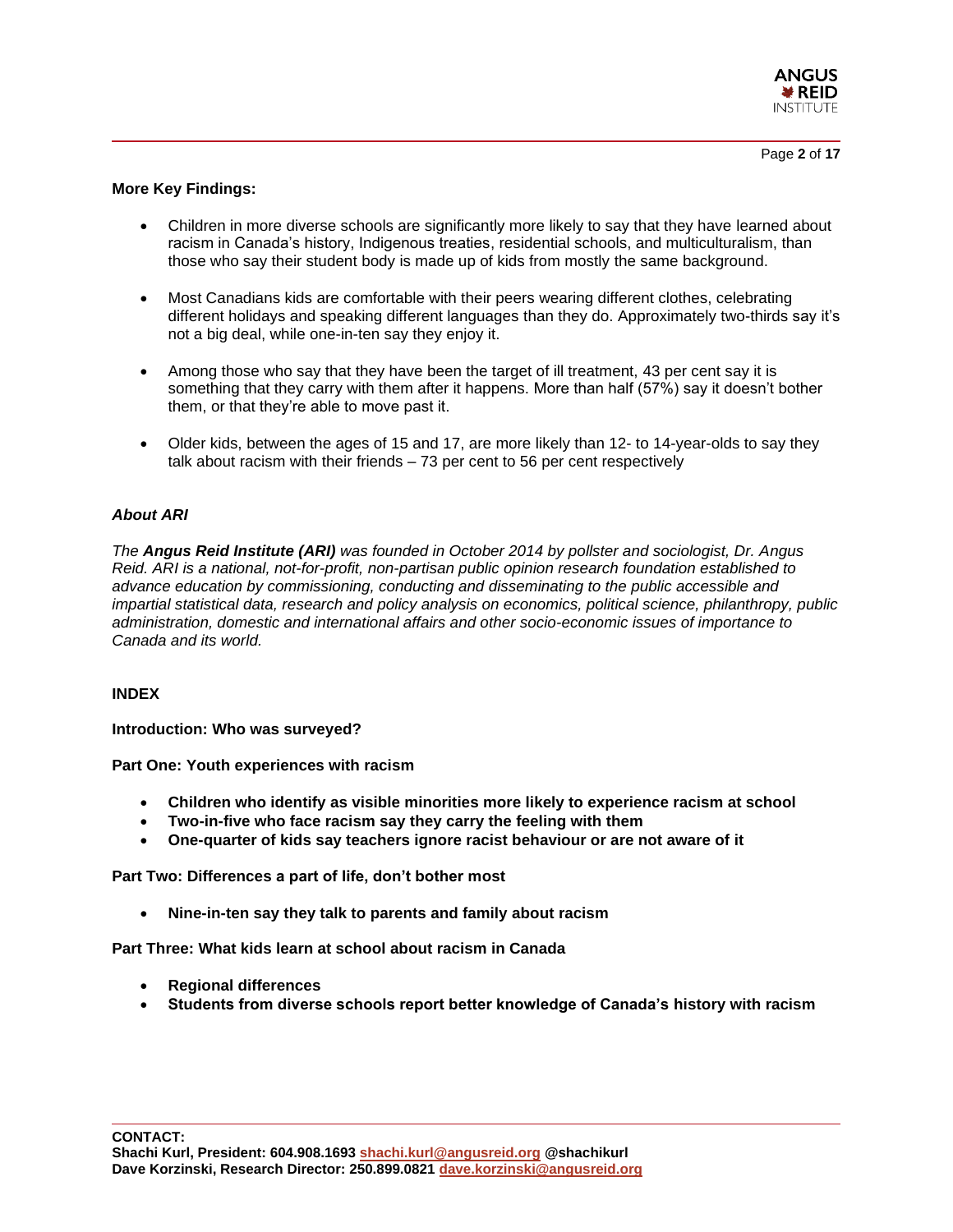

Page **3** of **17**

#### **Introduction: Who was surveyed?**

The volume of the discussion around racism in Canada has increased in recent years. The conversation took on new importance as anti-Asian discrimination [intensified during the COVID-19 pandemic](https://angusreid.org/racism-chinese-canadians-covid19/) and [hate](https://lfpress.com/news/local-news/terrorism-charges-against-accused-in-alleged-london-hate-attack-court-hears)[based attacks](https://lfpress.com/news/local-news/terrorism-charges-against-accused-in-alleged-london-hate-attack-court-hears) grabbed headlines across the country.

This study is the third in a series conducted through a partnership between ARI and UBC. The first report issued in May detailed the impact on [Asian Canadians](https://angusreid.org/anti-asian-discrimination/) of prejudice during the first year of the pandemic and helped inform a [two-day national forum](https://events.ubc.ca/national-forum-on-anti-asian-racism/) UBC held in June on the impact and causes of anti-Asian racism.

The [second study](https://angusreid.org/diversity-racism-canada/) in the series looked at diversity and racism in Canada more broadly, including how Canadians feel about the country's diversity and whether or not they perceive Canada as a racist country.

This follows on a study from 2020 in which ARI partnered with the University of Alberta for a study that found many Chinese Canadians had been the [victims of racism](https://angusreid.org/racism-chinese-canadians-covid19/) during the pandemic.

#### **Related studies:**

**[Blame, bullying and disrespect: Chinese Canadians reveal their experiences with racism during](https://angusreid.org/racism-chinese-canadians-covid19/)  [COVID-19](https://angusreid.org/racism-chinese-canadians-covid19/)**

**[Anti-Asian Discrimination: Younger Canadians most likely to be hardest hit by experiences with](https://angusreid.org/anti-asian-discrimination/)  [racism, hate](https://angusreid.org/anti-asian-discrimination/)**

**[Diversity and Racism in Canada: Competing views deeply divide country along gender,](https://angusreid.org/diversity-racism-canada/)  [generational lines](https://angusreid.org/diversity-racism-canada/)**

As those earlier studies showed, racism touches many Canadians, and follows them throughout their life. This survey looked to explore Canadian middle- and high-school students' experiences with racism, and the extent to which they notice or experience racism at their schools. Youth aged 12- to 17-years-old from across Canada were asked a series of questions about their experiences with diversity and racism at their school.

Canada may be a diverse country overall, but diversity varies significantly by province. Atlantic Canada has a much lower visible minority population. Ontario and B.C. are the most racially diverse provinces, while Quebec is the least racially diverse of the most populous provinces in the country: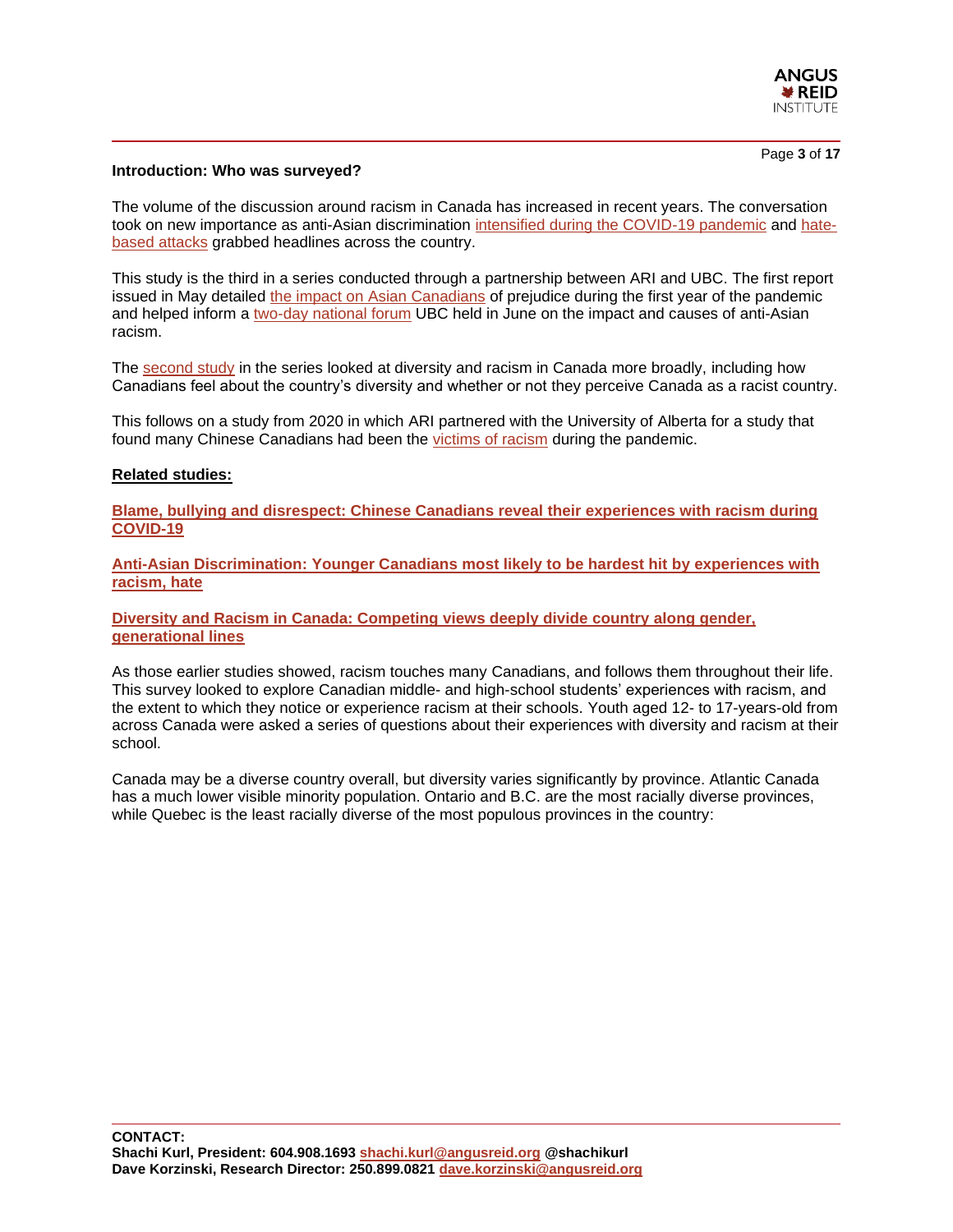

Page **4** of **17**



**Visible minority and Indigenous percentage of population (StatsCan Census 2016)**

That reality is reflected in ARI's school-aged sample:



**How about the kids who go to your school? Are they mostly from the same or a different racial or ethnic background as you?**

*\*Small sample size, interpret with caution*

Importantly, the larger the school, the more likely children are to report the student body is diverse. Half of children that go to "big" schools (501 to 1,000 kids) or "really big" schools (more than 1,000 kids) say kids at their schools are from different backgrounds: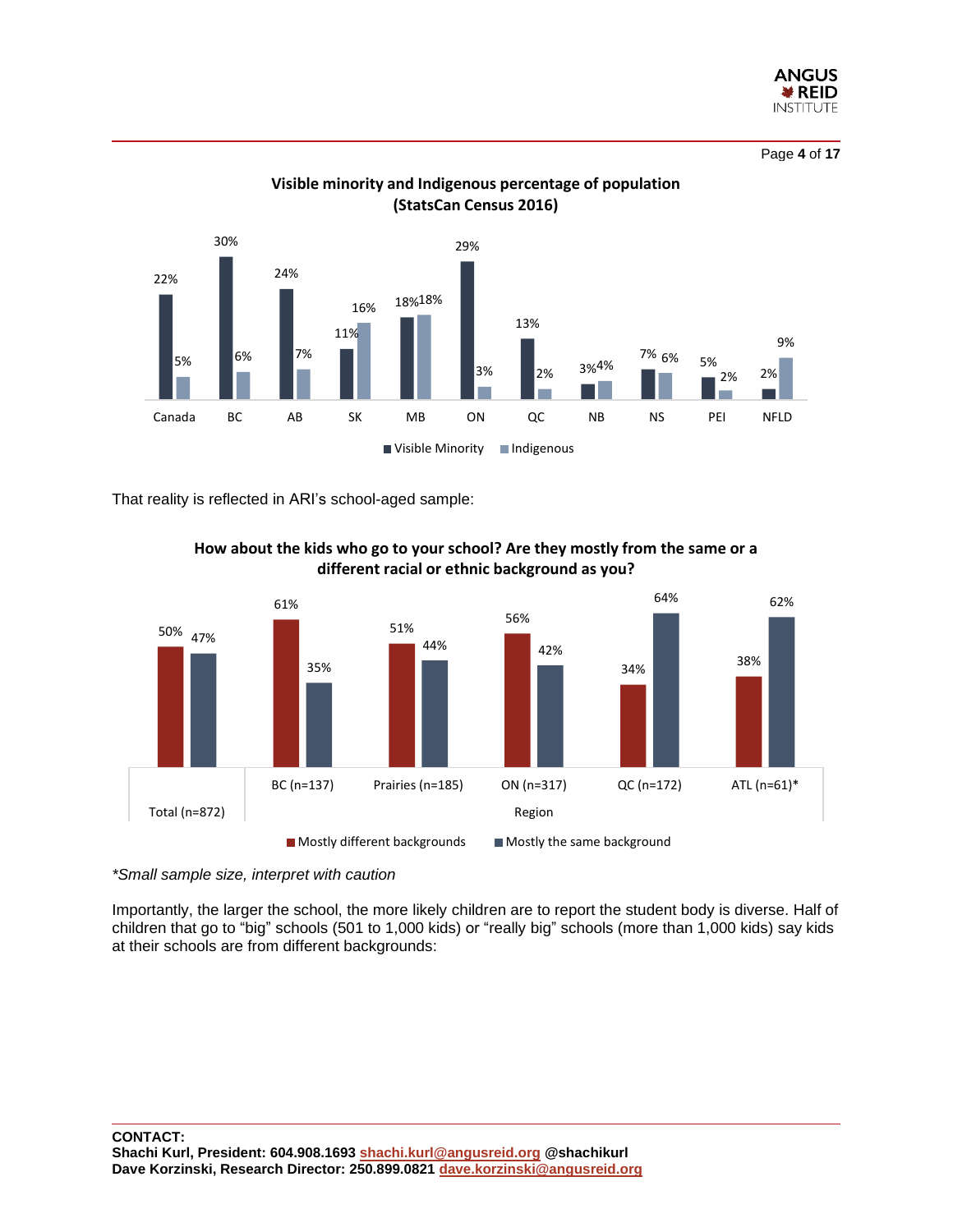

Page **5** of **17**



# **How about the kids who go to your school? Are they mostly from the same or a different racial or ethnic background as you?**

*\*Small sample size, interpret with caution*

This distinction is important. Children at larger schools are much more likely to encounter other students who speak different languages. For example, half of kids at big schools (47%) and "really big" schools (54%) say that "many kids speak languages that I don't" describes their school, compared to 28 per cent of kids at small schools:

# **Tell us whether each of the following describes the situation at your school, or not:**



# **"Many kids speak languages that I don't"**

*\*Small sample size, interpret with caution*

#### **Part One: Youth experiences with racism**

A majority of children report witnessing or experiencing racism at their schools. Three-in-five (58%) say they've seen kids insulted, bullied, or excluded based on their race or ethnicity, and another 14 per cent say they've experienced it themselves:

**CONTACT:**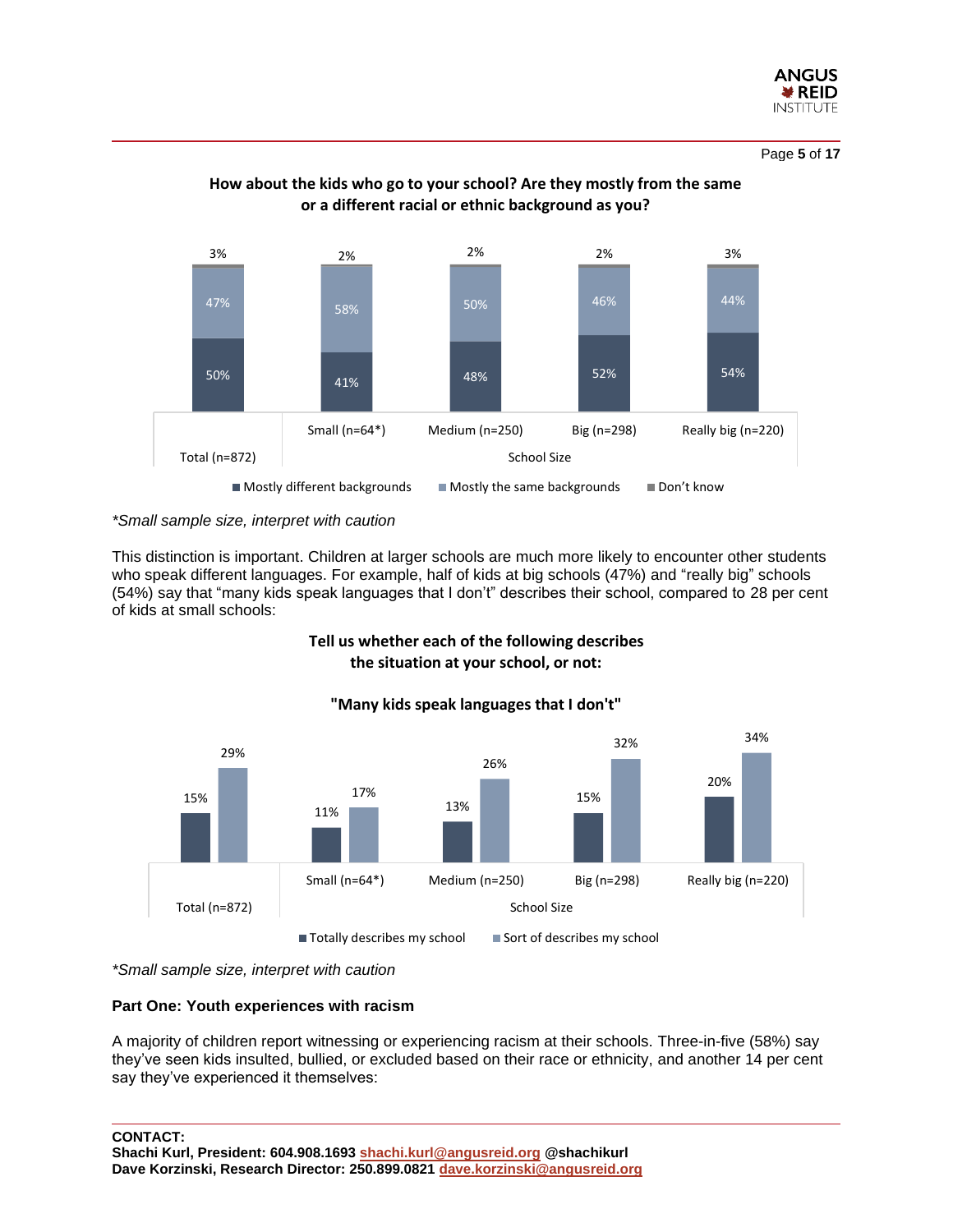

Page **6** of **17**

# **Does this (name calling, exclusion OR bullying) happen to kids at your school or to you based on racial or ethnic background? (All children, n=872)**



Yes, it happens at my school AND it happened to me personally

It happens at my school, but not to me personally

No, these things don't happen at my school

Breaking this down further, half (54%) say kids name call or use insults based on racial or ethnic background at their school, while smaller proportions say kids are made to feel unwelcome (38%) or are bullied (42%) based on their racial or ethnic background:

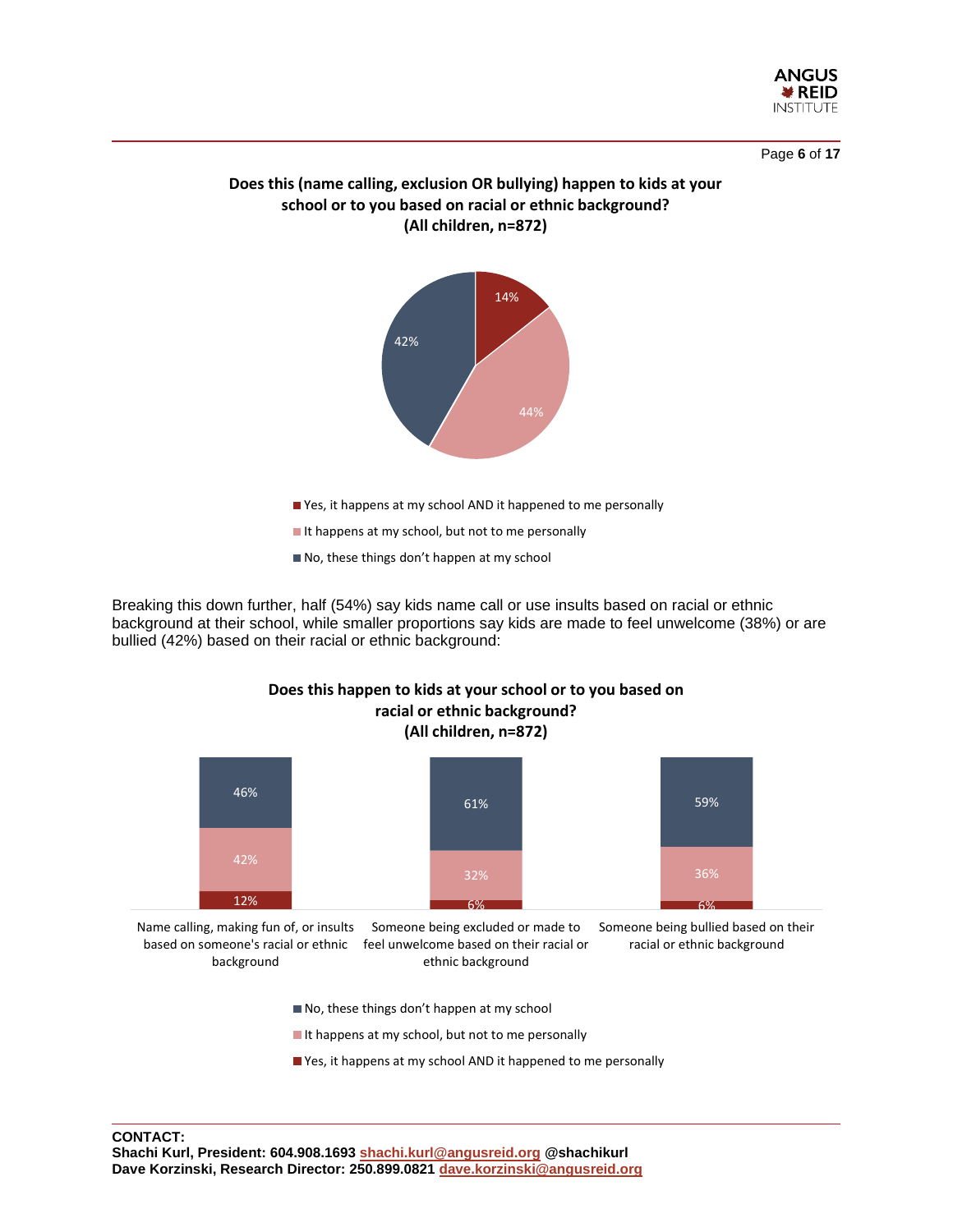

Page **7** of **17**

#### **Children who identify as visible minorities more likely to experience racism at school**

White (47%) and Indigenous students (44%) are more likely to say none of those behaviours happen at their schools than those who identify as a visible minority (30%). That said, Indigenous (18%) and visible minority (26%) kids are, respectively, twice and three times as likely to say they have experienced either race-based bullying, exclusion, or insults than those who do not identify this way (8%):



# **Does this (name calling, exclusion OR bullying) happen to kids at your school or to you based on racial or ethnic background?**

School size seems to be less of a factor than diversity when it comes to whether or not students personally experience racism. Kids at schools with a diverse population (20%) are twice as likely to say they've experienced race-based insults, bullying or exclusion as kids at more homogenous schools: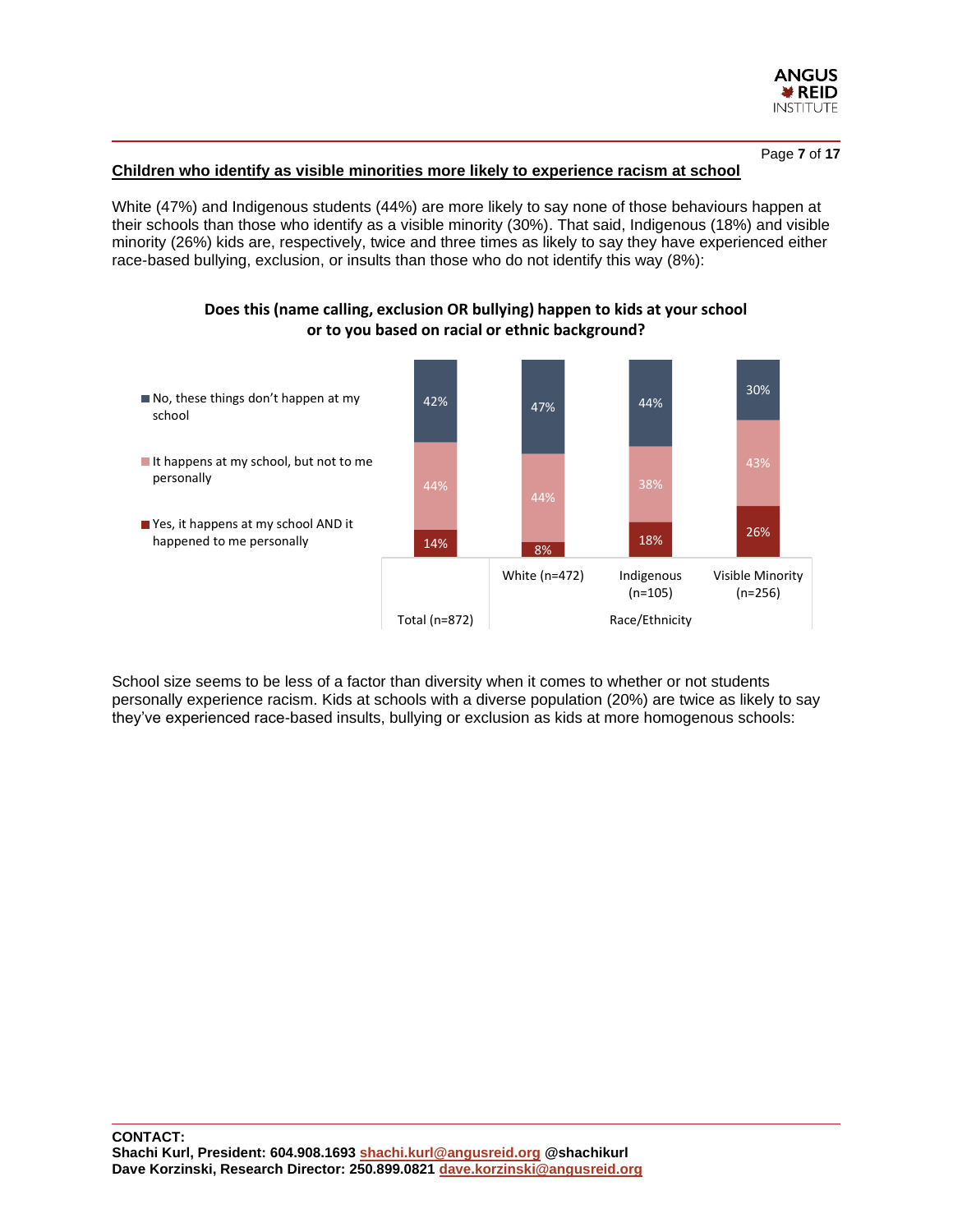

Page **8** of **17**



# **Does this (name calling, exclusion OR bullying) happen to kids at your school or to you based on racial or ethnic background?**

 $\blacksquare$  It happens at my school, but not to me personally

Yes, it happens at my school AND it happened to me personally

*\*Small sample size, interpret with caution*

#### **Two-in-five who face racism say they carry the feeling with them**

One of the ugliest effects of the COVID-19 pandemic has been [intensified anti-Asian discrimination.](https://www.cbc.ca/news/canada/british-columbia/covid-19-has-put-a-harsh-spotlight-on-the-anti-asian-racism-that-has-always-existed-in-canada-1.5572674) The impact of such race-based prejudice is long-lasting, according to those who experience it. Half of those surveyed by ARI and UBC [earlier this year](https://angusreid.org/anti-asian-discrimination/) say the discrimination is upsetting and stays with them.

Nearly all of the children surveyed in this study who personally experienced racism at school say the behaviour bothers them (92%), including three-in-ten who say the experience stays with them (28%):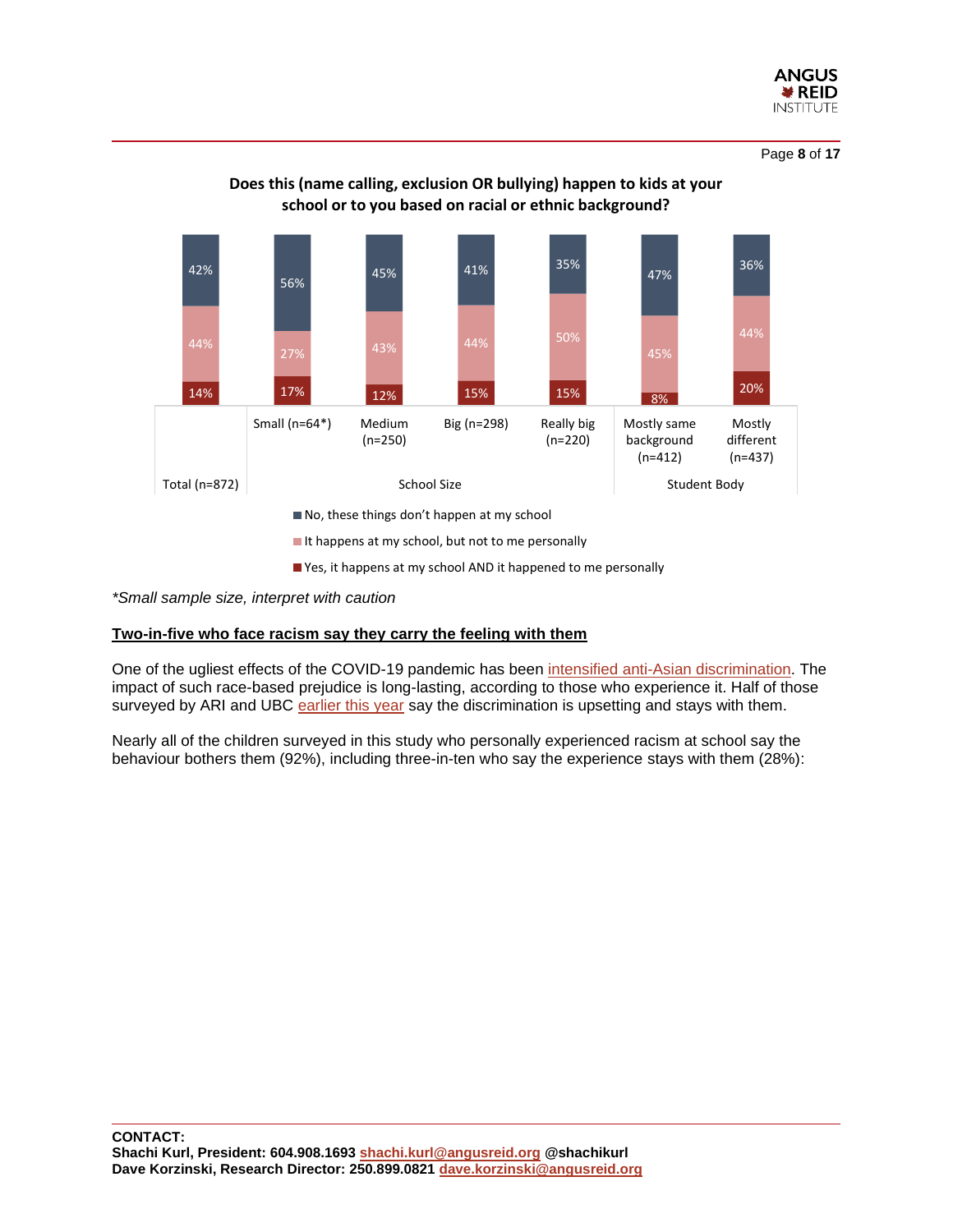

Page **9** of **17**

# **And when this kind of thing happens to you, how does that make you feel? (Personally experienced racism, n=125)**



While half of kids who experienced or witnessed racism at their schools say kids try to discourage the behaviour, 44 per cent say other kids don't care or pretend it's not happening, and a small number say other kids actively encourage these behaviours:



The impression of their peer group's reactions is much different for kids who actually experienced the racist behaviour themselves. Students who personally endured racism are four times as likely to say the other kids encouraged the behaviour (18%) as those who just witnessed it (4%):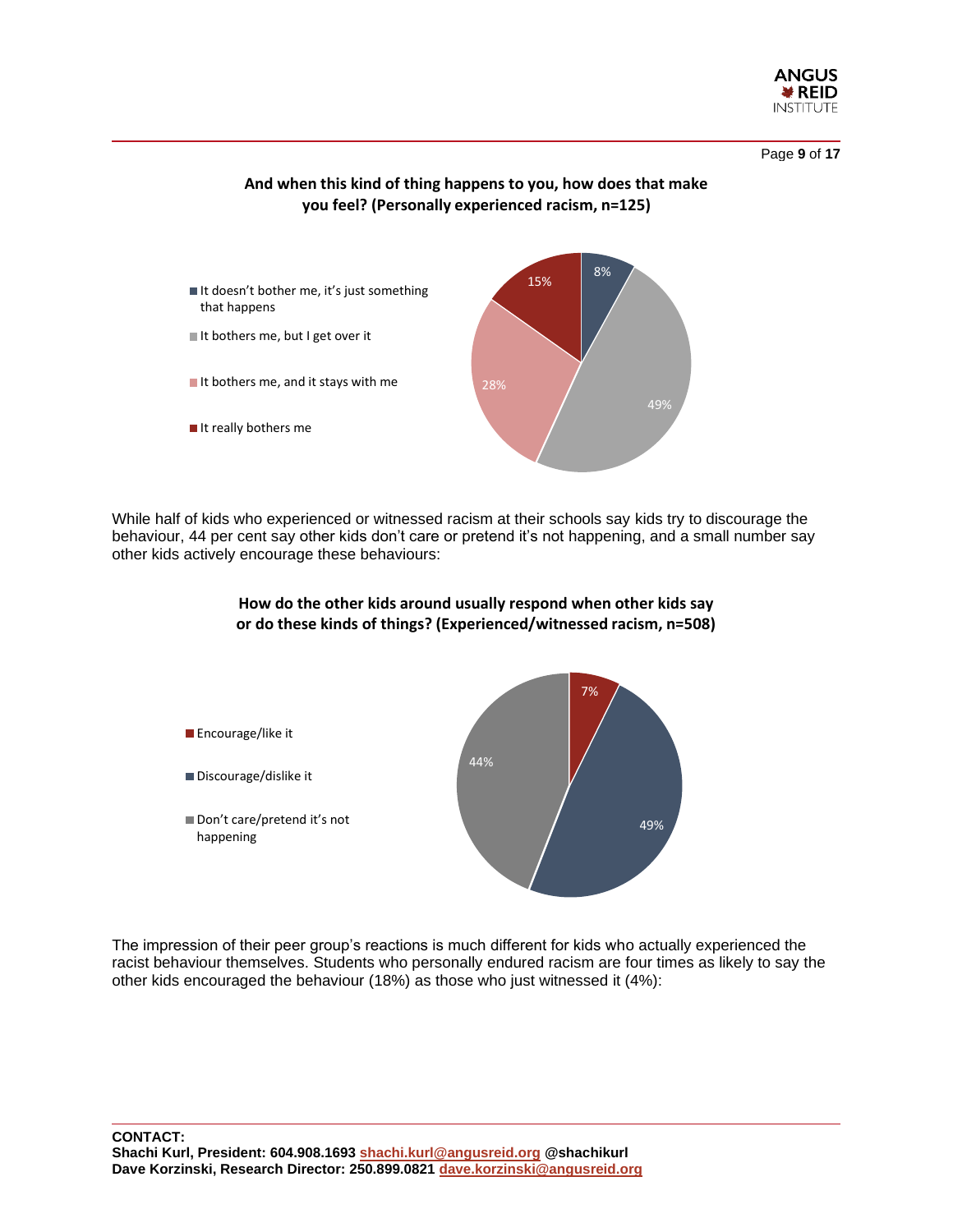

Page **10** of **17**



# **How do the other kids around usually respond when other kids say or do these kinds of things?**

#### **One-quarter of kids say teachers ignore racist behaviour or are not aware of it**

Children who have experienced or witnessed racism at their school say, most often, teachers try to discourage the behaviour and talk to the bullies about it. Three-in-ten say racist behaviour usually results in punishment, suspension or detention for the kids who did it. But one-quarter (23%) of kids say teachers ignore racist behaviour, or are unaware of it:

# **How do teachers and principals at your school usually react when things like this happen? (Experienced/witnessed racism, n=508)**



Those who have personally experienced racism have a different perception of teachers' behaviour than those that only witnessed it, and are more likely to say teachers ignore or are not aware of the behaviour: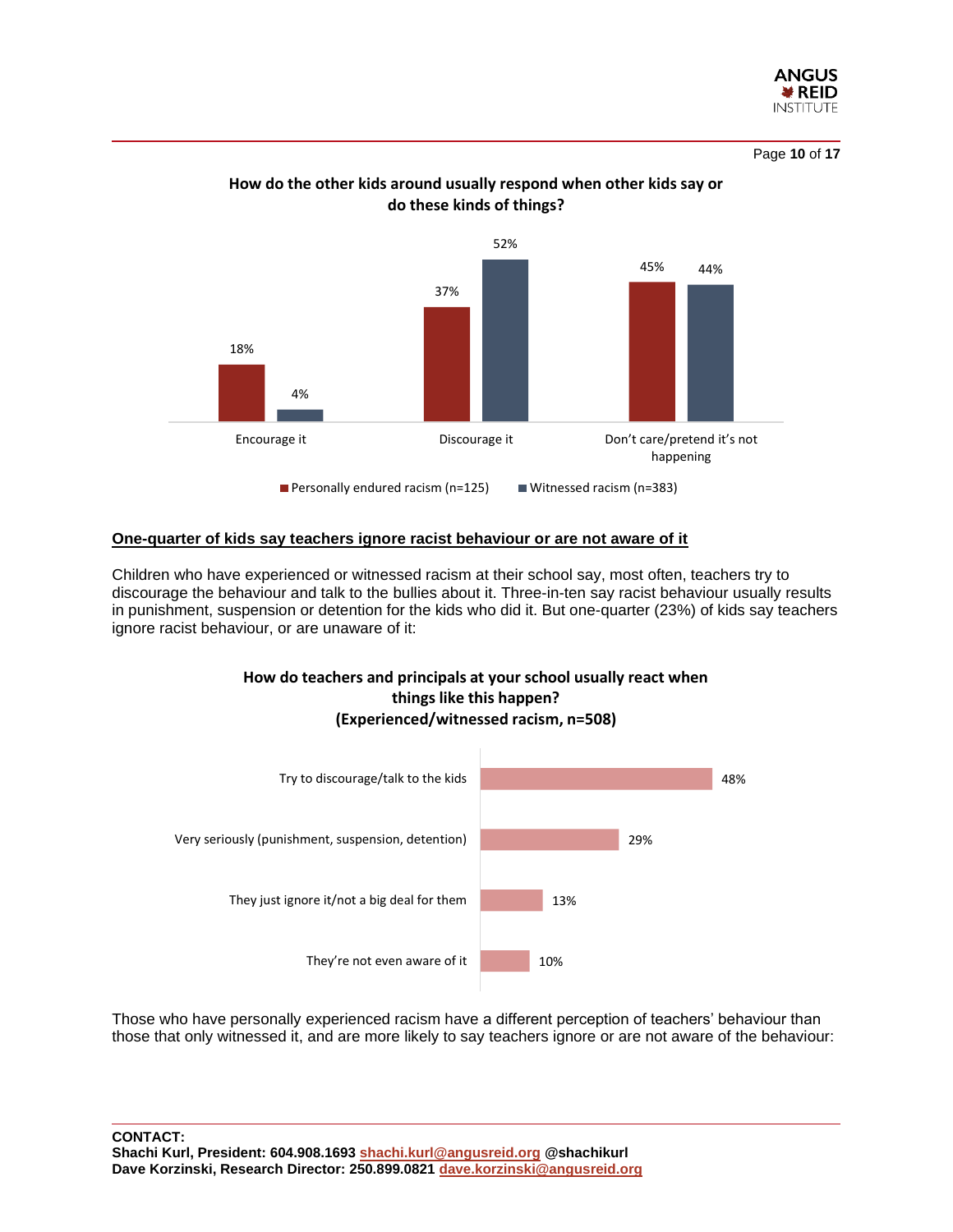

Page **11** of **17**



# **How do teachers and principals at your school usually react when things like this happen?**

#### **Part Two: Differences a part of life, don't bother most**

While the existence of racism at schools is a reality, kids are overwhelmingly more ambivalent than approving or disapproving about ethnic diversity in the classroom. At least two-thirds of 12- to 17-yearolds say that it "doesn't matter" to them when it comes to kids eating different foods, celebrating different holidays, wearing ethnic or religious clothes, or speaking languages they don't understand at their school. Kids disapprove of language barriers the most, with one-in-ten saying they don't really like it when they can't understand their peers:

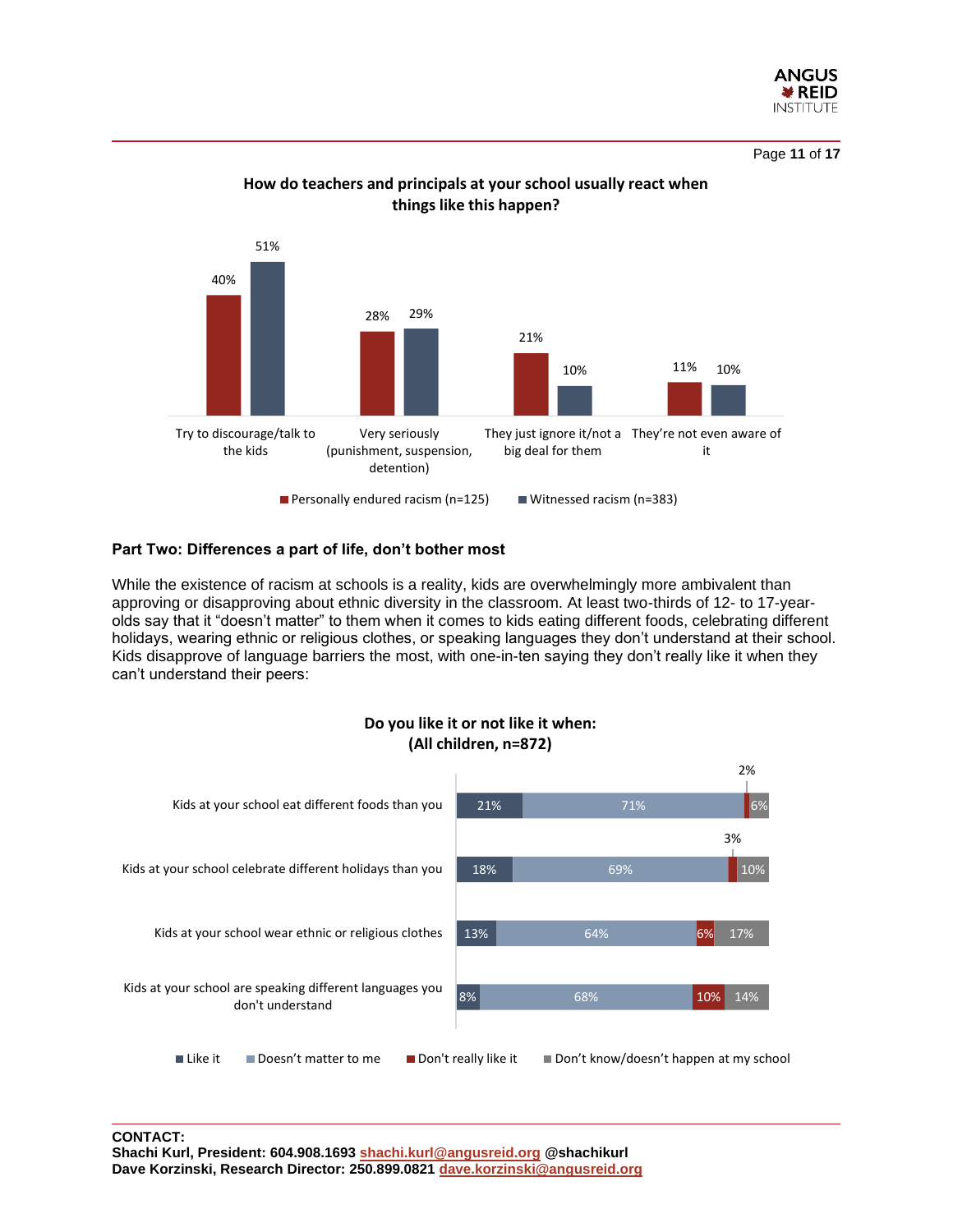

#### **Nine-in-ten say they talk to parents and family about racism**

The children surveyed do report having outlets to talk about their experiences. Nine-in-ten middle and high schoolers (87%) say they talk about racism with their parents, including one-in-three where it's a regular family topic of conversation. Kids are much less likely to talk about it with teachers, friends, coaches, or on social media however:



# **Do you ever talk about racism with/on: (All children, n=872)**

Those who personally experienced racism are much more likely to have talked about it with the people in their lives. They are four times as likely to have talked about it with their friends 'a lot' (27%) when compared to kids who have neither experienced nor witnessed it themselves:



# **Do you ever talk about racism with/on: (Percentage picking 'Yes, a lot' shown)**

Personally endured racism (n=125) Witnessed racism (n=383) Neither experienced/witnessed (n=364)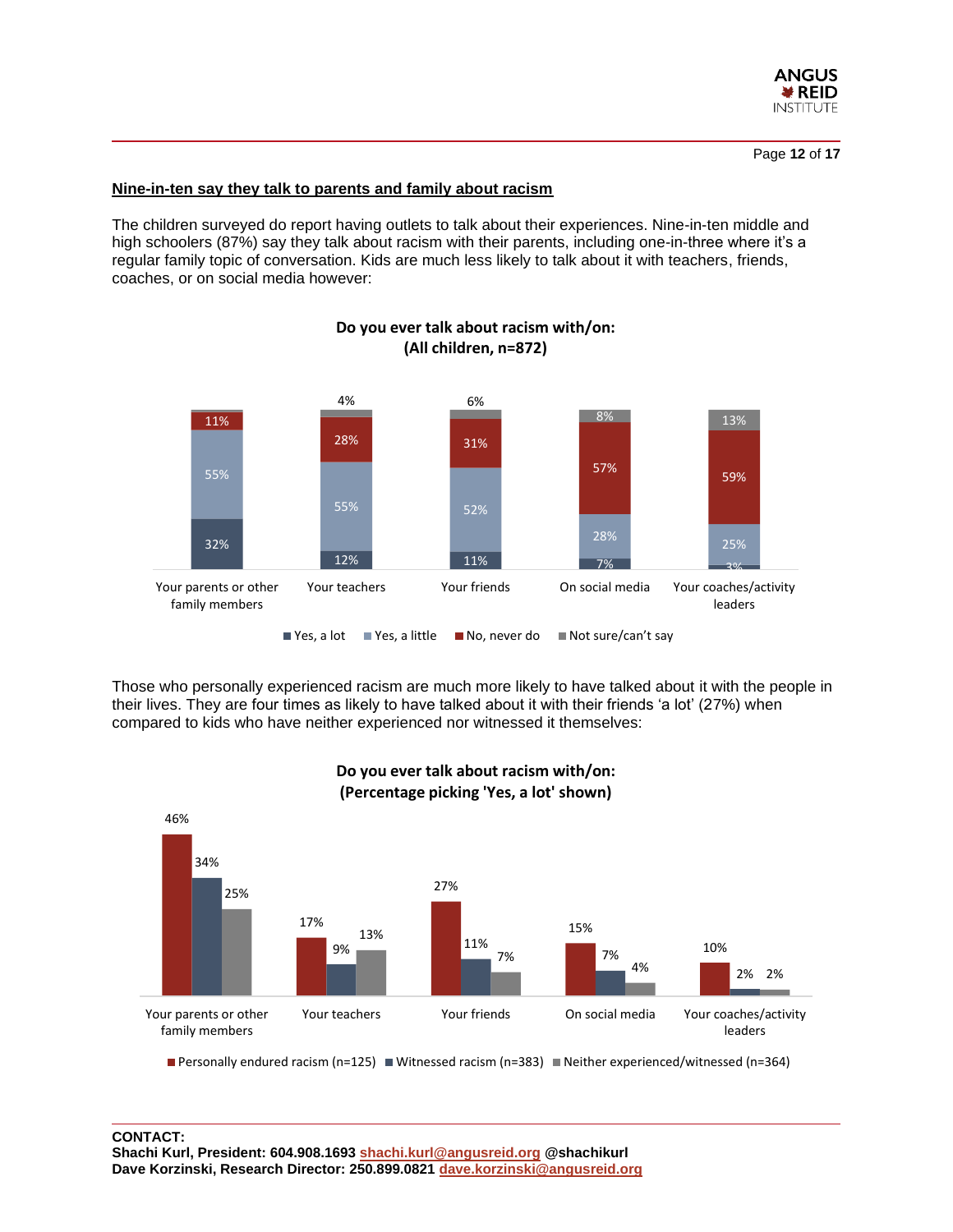

#### Page **13** of **17**

While older and younger high schoolers say they talk about racism with their family, teachers, and coaches at about the same rate, older kids are also more likely to talk about it with their friends (73% for kids aged 15 to 17 vs. 64% for those aged 12 to 14) and on social media (43% vs. 35%):



Those who are much more likely to experience racism – children who identify as Indigenous or as a visible minority – are also more likely to talk about it among their friends:



# **Do you ever talk about racism with/on: (Percentage picking 'Yes' shown)**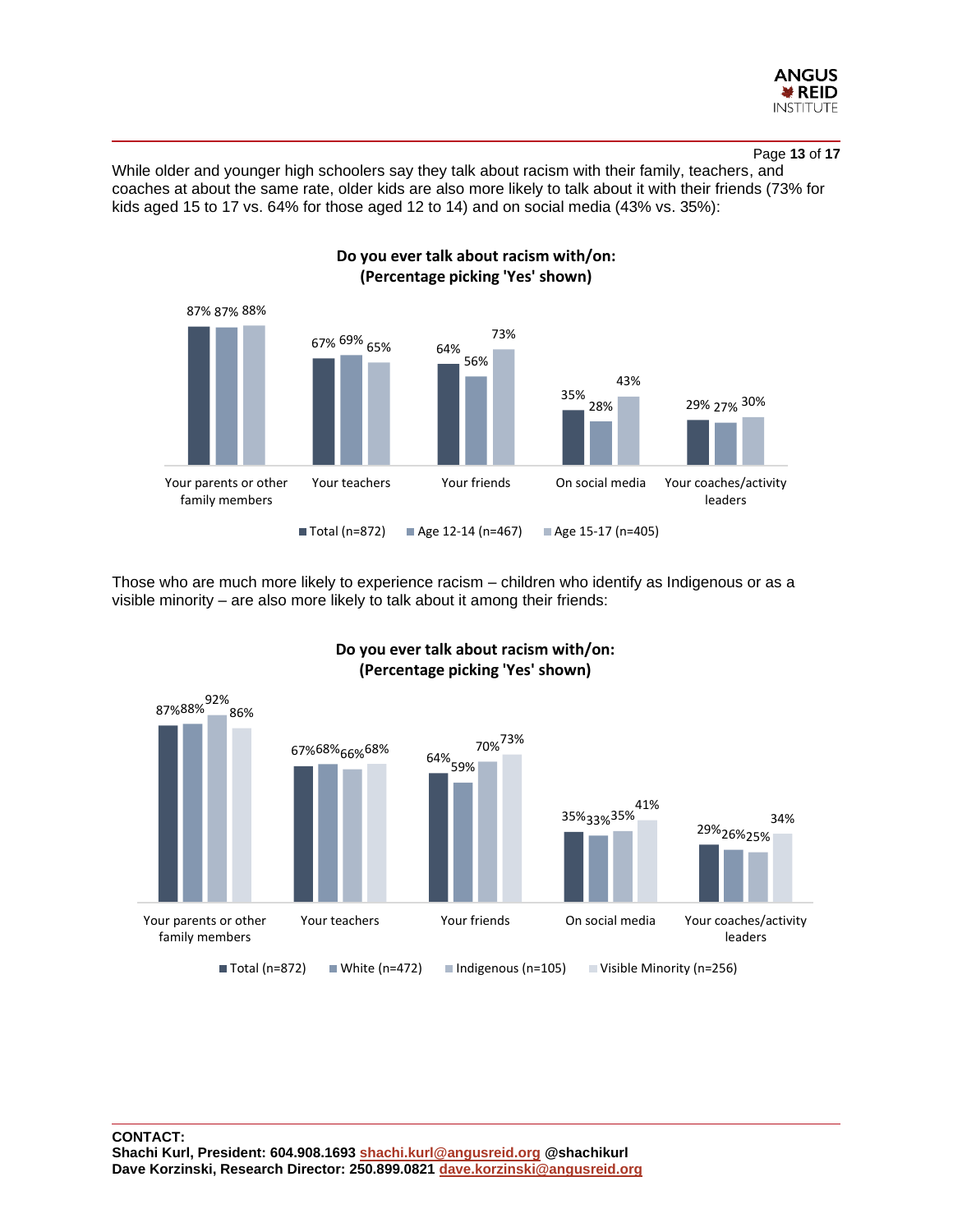

Page **14** of **17**

#### **Part Three: What kids learn at school about racism in Canada**

The school-aged survey respondents were asked about a number of issues and events related to racial discrimination throughout Canada's history to gauge their self-reported level of awareness of these issues and events. [\(See the questionnaire for the full list.\)](https://angusreid.org/wp-content/uploads/2021/10/2021.10.19_canada_school_kids_racism_diversity.pdf)

School curriculums have been put [under the microscope](https://www.cbc.ca/news/opinion/opinion-high-shool-history-curriculum-racism-1.5658622) as conversations around [racism](https://www.ctvnews.ca/canada/in-their-words-canadians-experiences-of-racism-1.4974360) in [Canada](https://www.ctvnews.ca/canada/lucki-acknowledges-systemic-racism-in-rcmp-1.4982165) have [grown](https://www.cbc.ca/news/politics/trudeau-anti-black-racism-1.5593395) in recent years. Last fall, Black parents across the country found lesson plans that were [wanting.](https://www.cbc.ca/news/canada/black-canadians-school-curriculum-1.5706510)

Indeed, in ARI's survey, kids in the final half of their compulsory education are reluctant to say they are well versed in key topics and events. One-quarter (26%) of kids aged 12 to 17 say they learned a lot about racism in Canada throughout history at school, but nearly as many (21%) say they haven't learned anything at all about it.

Further, one-third say they never learned anything about slavery in Canada, half say they didn't learn of the internment of Japanese Canadians during the Second World War, three-in-five say schools didn't teach them about the head tax on Chinese immigrants and four-in-five say the Komagata Maru ship never came up in their classrooms:

### **Here's a list of topics. We want to know which ones you might have learned about at school (All children, n=872)**



#### **Regional differences**

As education is a provincial mandate, curriculums vary across the country. While Indigenous treaties, land claims, and residential schools appear to be – at least comparatively – well-learned in Canadian schools, in Quebec one-quarter of kids say they learned a lot about those topics, half the rate of kids in B.C. and the Prairies. Students in Canada's second largest province are also the least likely to say they've learned a lot about racism in Canada throughout history (15%), the internment of Japanese Canadians (6%), the Chinese head tax (4%) and the Komagata Maru ship (1%):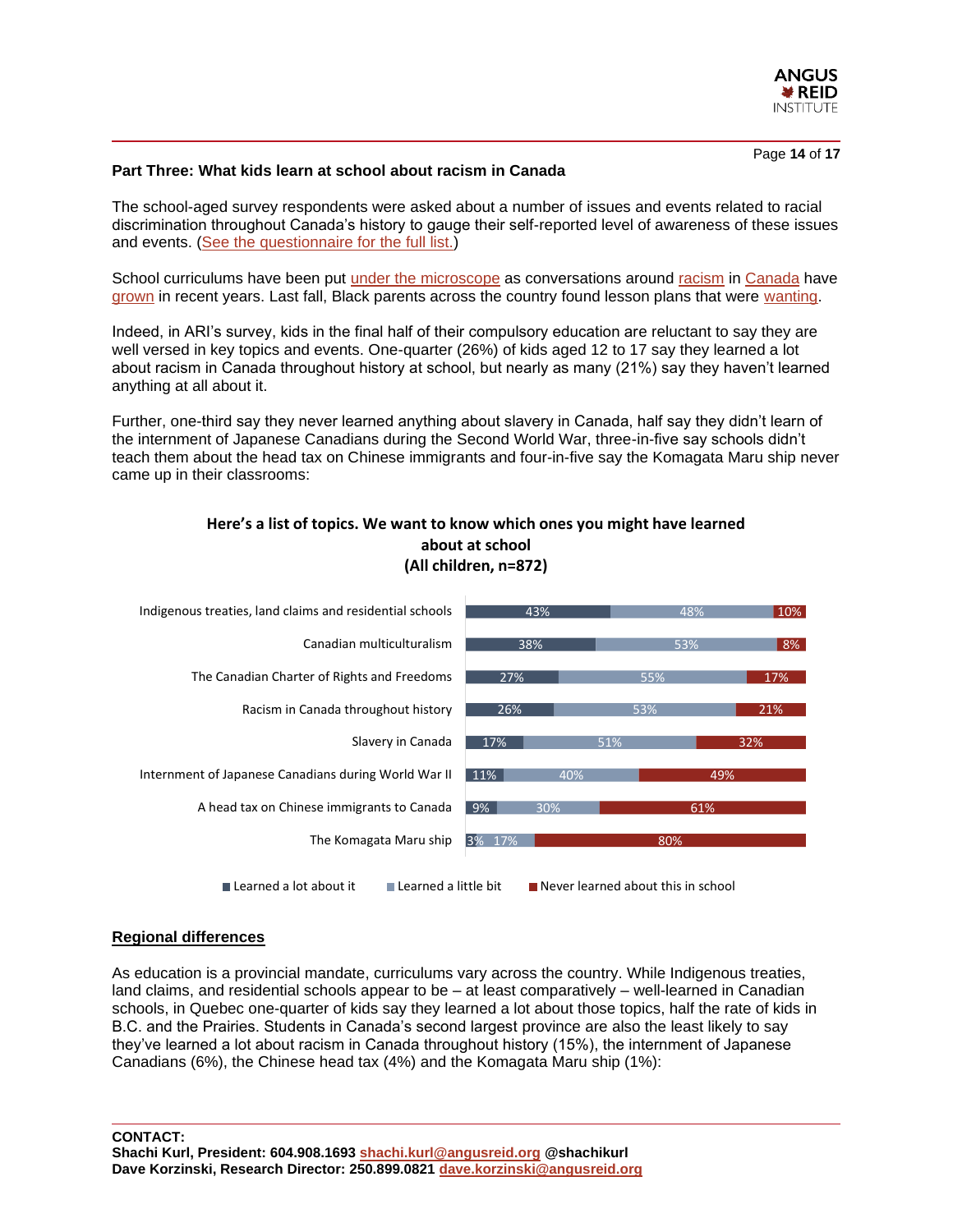#### Page **15** of **17**

| Percentage of Canadian children saying they 'learned a lot' about each topic in school: |                           |                 |                              |                        |                 |                  |
|-----------------------------------------------------------------------------------------|---------------------------|-----------------|------------------------------|------------------------|-----------------|------------------|
| (Unweighted<br>numbers)                                                                 | <b>Total</b><br>$(n=872)$ | <b>Region</b>   |                              |                        |                 |                  |
|                                                                                         |                           | BC<br>$(n=137)$ | <b>Prairies</b><br>$(n=185)$ | <b>ON</b><br>$(n=317)$ | QC<br>$(n=172)$ | ATL<br>$(n=61*)$ |
| <b>Indigenous</b><br>treaties,<br>residential<br>schools                                | 43%                       | 52%             | 59%                          | 42%                    | 24%             | 28%              |
| <b>Canadian</b><br>multiculturalism                                                     | 38%                       | 36%             | 55%                          | 38%                    | 28%             | 23%              |
| <b>The Canadian</b><br><b>Charter of Rights</b><br>and Freedoms                         | 27%                       | 22%             | 42%                          | 26%                    | 23%             | 18%              |
| <b>Racism in Canada</b><br>throughout<br>history                                        | 26%                       | 26%             | 31%                          | 29%                    | 15%             | 26%              |
| <b>Slavery in Canada</b>                                                                | 17%                       | 18%             | 17%                          | 21%                    | 9%              | 20%              |
| Internment of<br>Japanese<br><b>Canadians during</b><br>WW2                             | 11%                       | 22%             | 14%                          | 9%                     | 6%              | 7%               |
| A head tax on<br><b>Chinese</b><br>immigrants to<br>Canada                              | 9%                        | 19%             | 10%                          | 9%                     | 4%              | 2%               |
| <b>The Komagata</b><br><b>Maru ship</b>                                                 | 3%                        | 10%             | 2%                           | 3%                     | 1%              |                  |

#### **Students from diverse schools report better knowledge of Canada's history with racism**

There appears to be a strong correlation between the diversity of the student body and increased awareness of topics related to racism in Canada throughout history. Half (48%) of kids who say their peers come more from different backgrounds than similar ones say they've learned a lot about Indigenous treaties, land claims, and residential schools, for example. Two-in-five (37%) high schoolers from more homogenous schools say the same: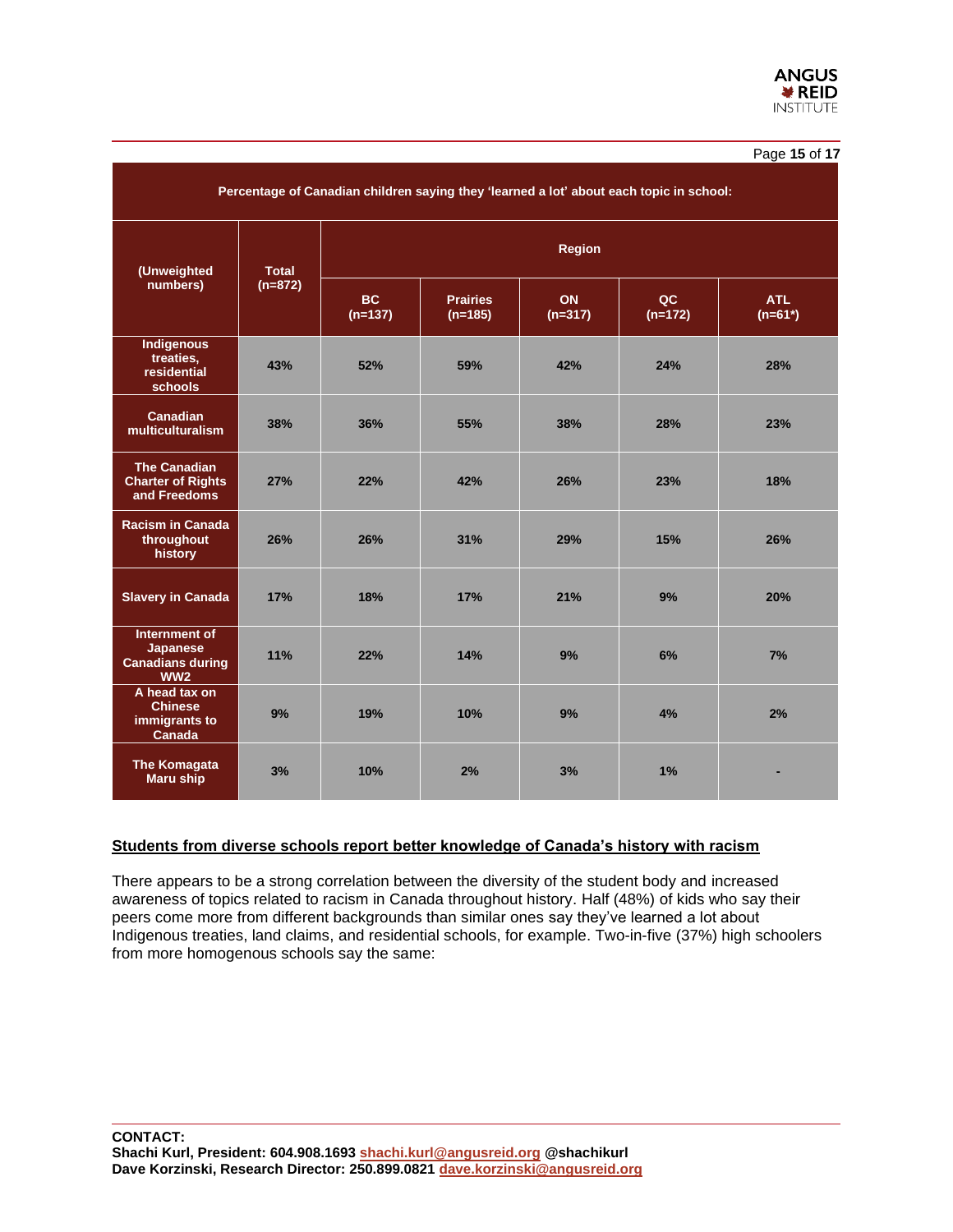

Page **16** of **17**





While what is taught is under the control of education departments across the country, what is retained is up to students. High-schoolers who identify as visible minorities are more likely to report they've learned "a lot" about the range of topics related to diversity and racism in Canada presented to them than those who do not identify as such.